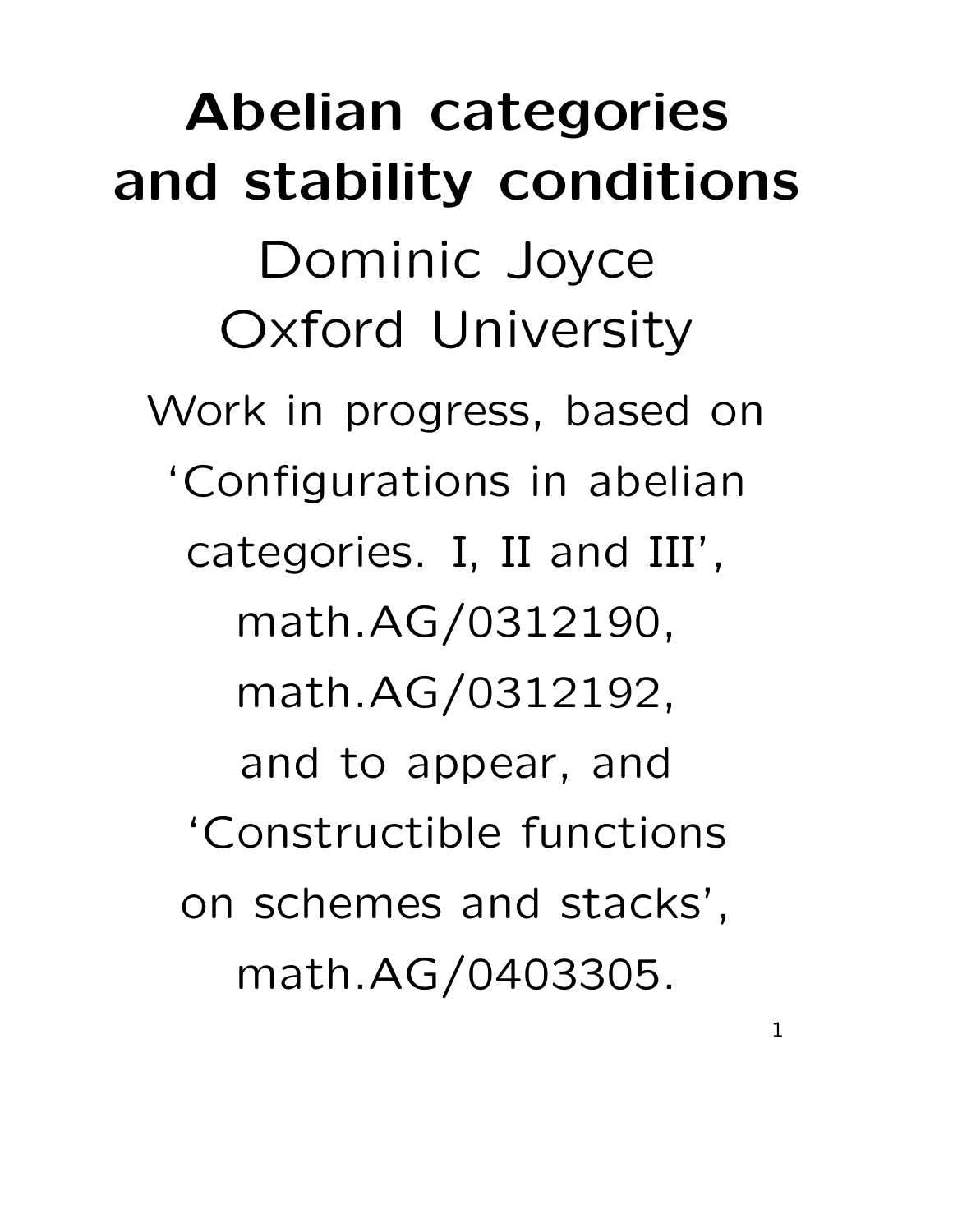# **1. The basic idea**

Let A be an abelian category. We will define *configurations*  $(\sigma, \iota, \pi)$  in A, collections of objects and morphisms in  $\mathcal A$ attached to a *finite poset*  $(I, \prec)$ , satisfying axioms. They are a new tool for describing *how an object in* A *breaks up into subobjects*. They are useful for studying *stability conditions* on A.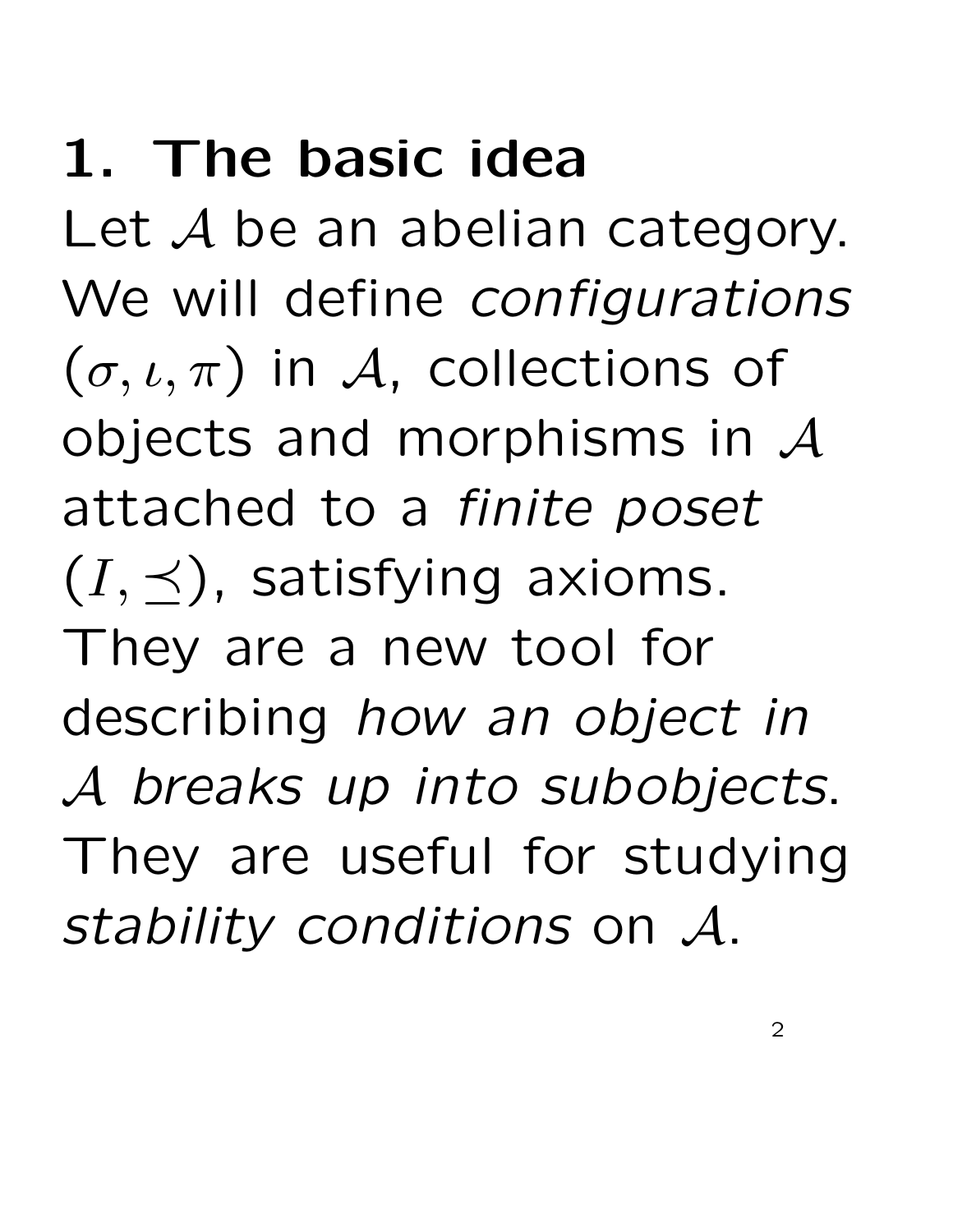Let  $Z: K(\mathcal{A}) \to \mathbb{C}$  be a *slope function* with *phase* θ. Under conditions on A, Z we can define *moduli spaces*  $\mathcal{M}_{SS}, \mathcal{M}_{st}(I, \preceq, \kappa, \theta)$  of  $(I, \preceq)$ configurations  $(\sigma, \iota, \pi)$  with  $\sigma(\{i\})$   $\theta$ -(*semi*)*stable*,  $i \in I$ . Let  $I_{SS}, I_{st}(I, \prec, \kappa, \theta)$  be their *Euler characteristics*. They are a system of invariants of A, Z. We prove *identities* for them, and *transformation laws* to change from  $Z$  to  $\overline{Z}$ .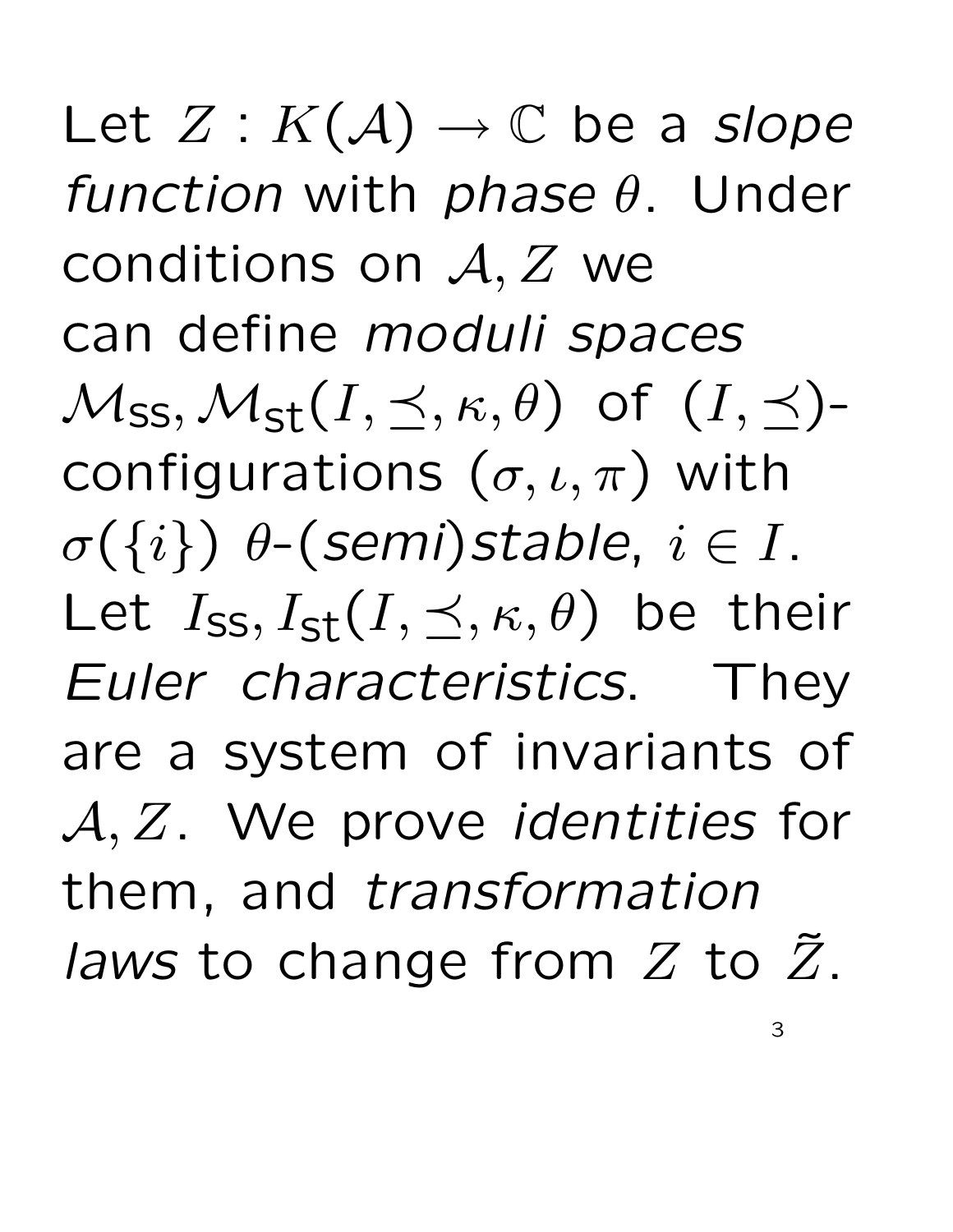# **2. Abelian categories**

A category A has *objects* X, Y in A or Obj(A), *morphisms* f in Mor $(\mathcal{A})$ , or  $f: X \to Y$ . Write  $\text{Hom}(X,Y) = \{f : X \to Y\}.$ A is an *abelian category* if

- $\bullet$  Hom $(X, Y)$  is an *abelian group* for  $X, Y \in \mathcal{A}$ , and composition is *biadditive*.
- there is a *zero object*  $0 \in \mathcal{A}$ .
- *direct sums* X ⊕ Y exist.
- *kernels* and *cokernels* exist. *Exact sequences* make sense.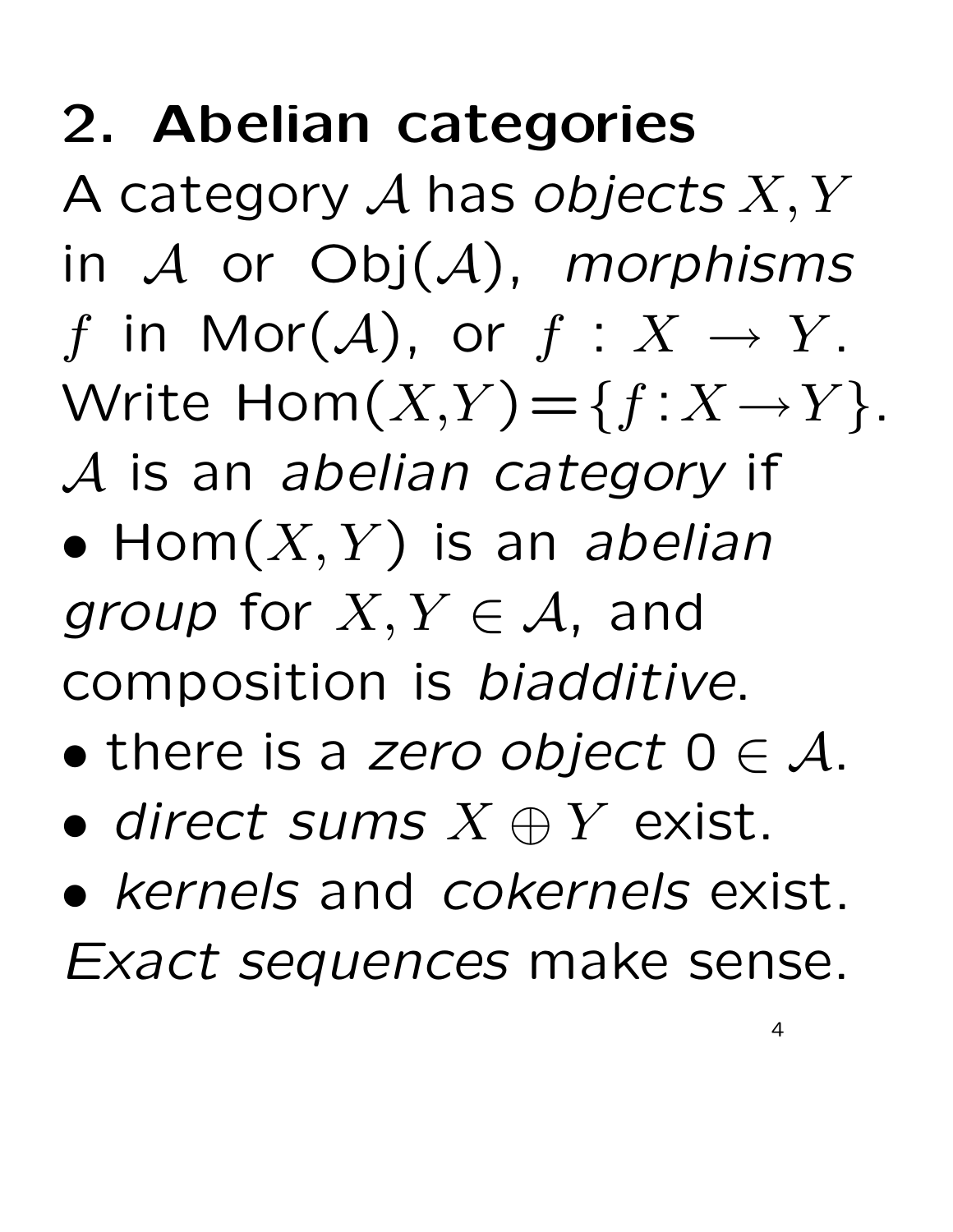For K a field, A is K-linear if  $Hom(X,Y)$  is a  $\mathbb{K}\text{-vector space}$ , and composition is bilinear. **Examples**

- category of *abelian groups*
- category of K-*vector spaces*
- coh $(P)$ , the category of *coherent sheaves* on a
- *projective variety* P over K.
- mod- $A$ , the category of representations of a *finite*dimensional algebra A over K.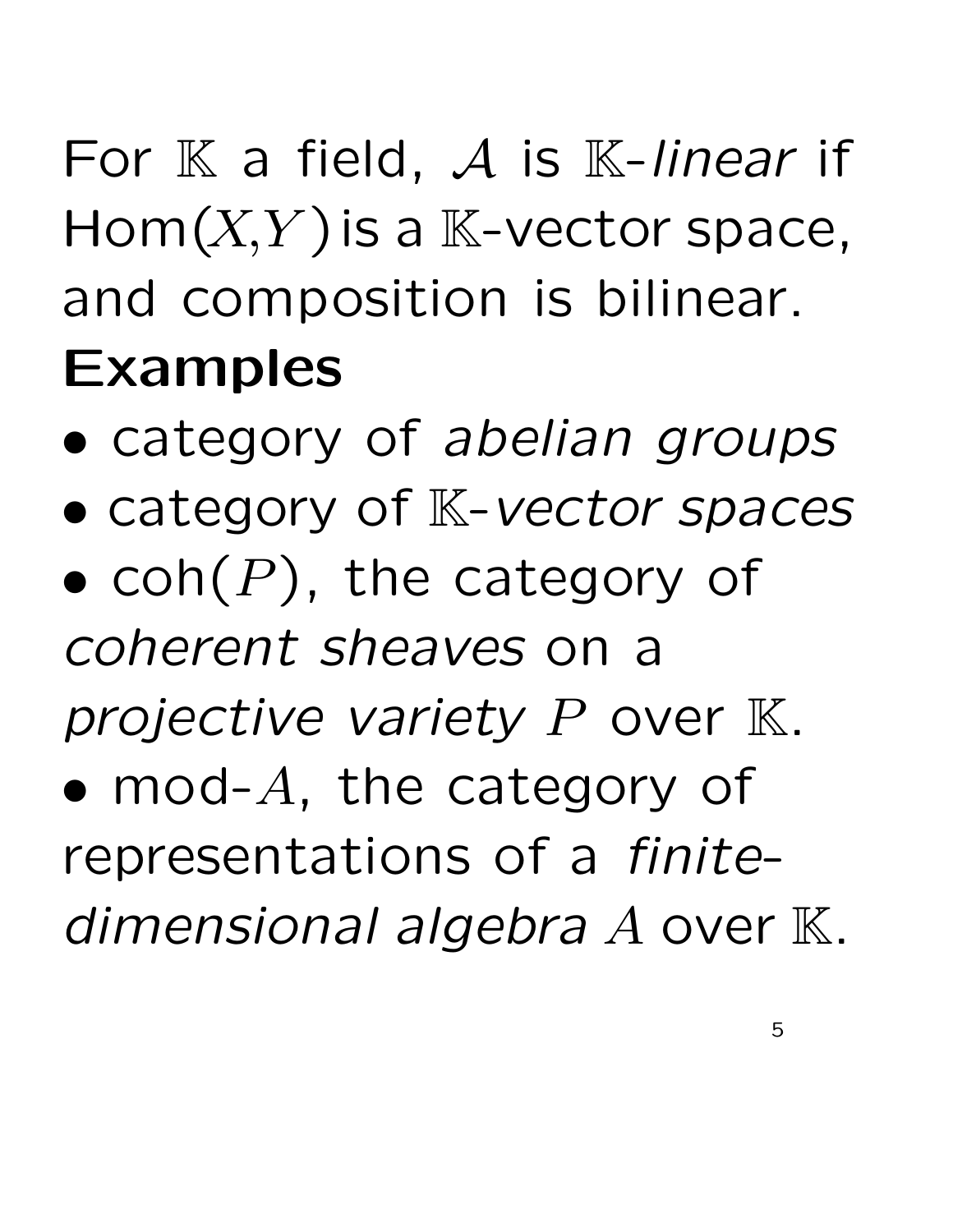# **Subobjects**

Let  $X \in \mathcal{A}$  and  $i : S \rightarrow X$ ,  $i' : S' \to X$  be injective. We call  $i, i'$  *equivalent* if there is an isomorphism  $h : S \rightarrow S'$ with  $i = i' \circ h$ . A *subobject*  $S \subset X$  is an equivalence class of  $i: S \to X$ . Examples:

- subgroups of abelian groups.
- subspaces of a vector space.

• vector subbundles (subsheaves) of a vector bundle (coherent sheaf).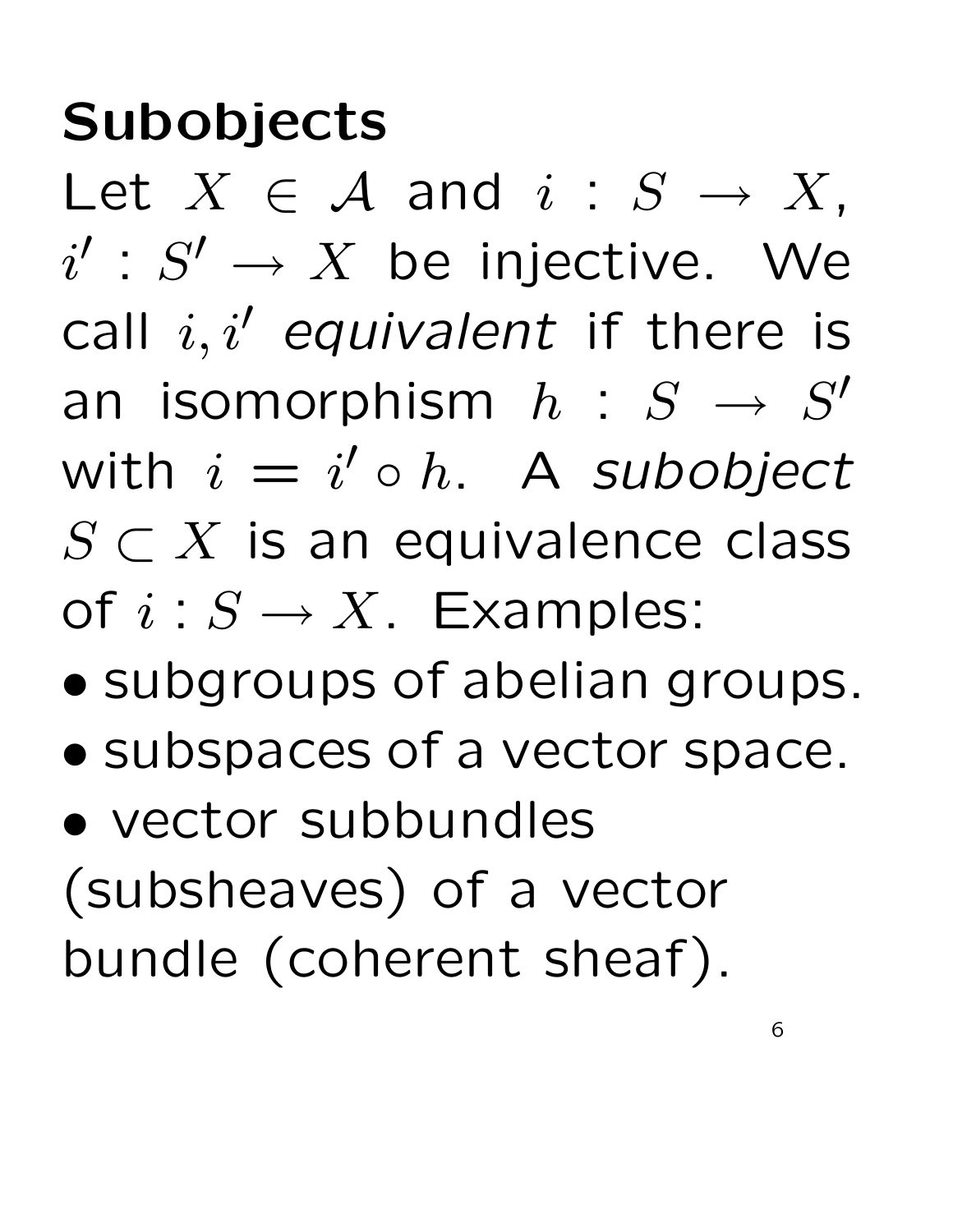Call A *noetherian* (*artinian*) if ascending (descending) chains of subobjects must stabilize. Call A *finite length* if it is noetherian and artinian. Call  $0 \neq X \in \mathcal{A}$  *simple* if the only subobjects  $S \subset X$  are  $0, X$ .

**Jordan-H¨older Theorem**. *For* A *of finite length and* X *in* A*, there exist subobjects*  $0 = A_0 \subset A_1 \subset \cdots \subset A_n = X$ *with*  $S_k = A_k/A_{k-1}$  *simple, and*  $n, S_k$  *unique up to order, iso.* 

7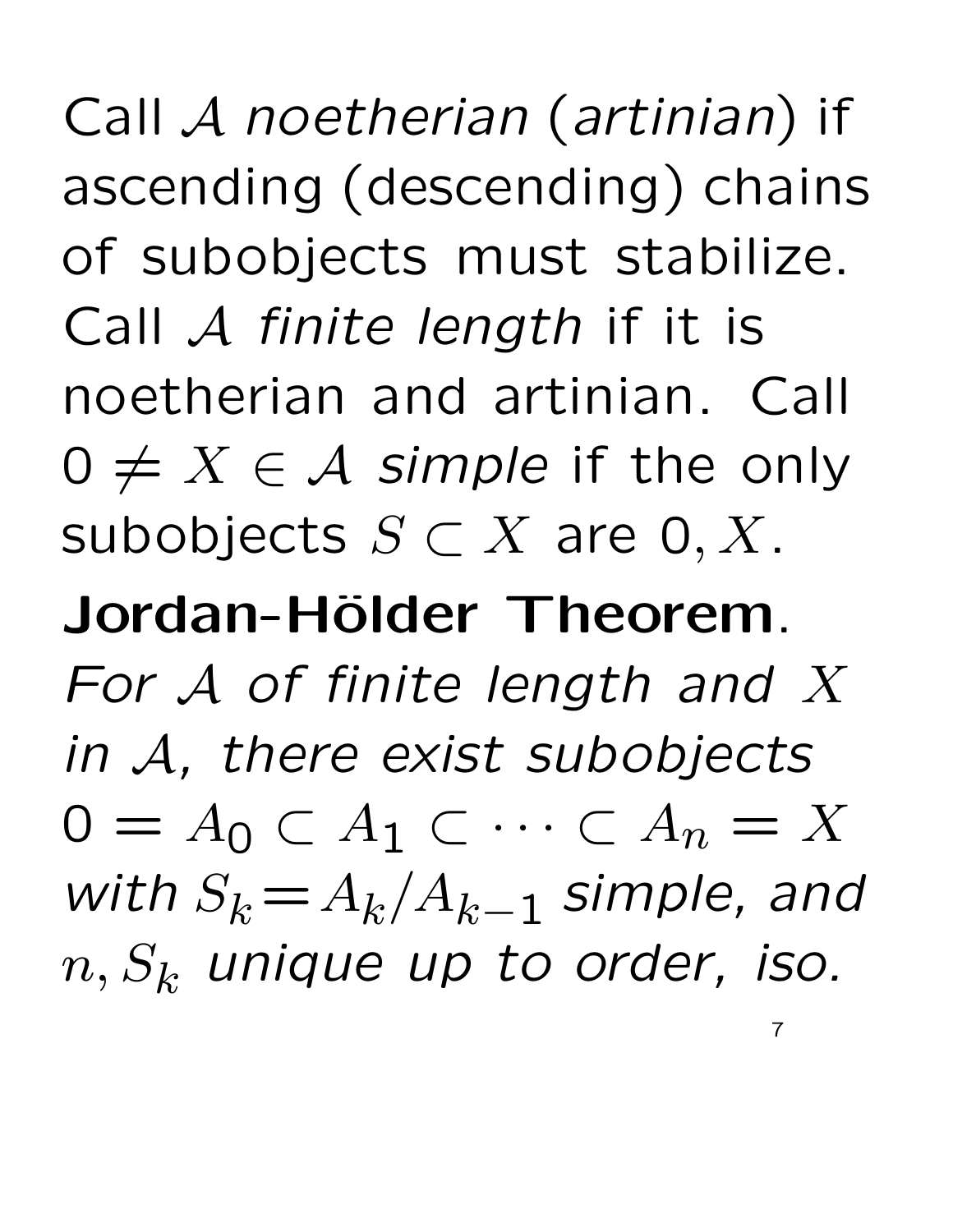Then we call  $S_1, \ldots, S_n$ the *simple factors* of X, and  $0=A_0\subset A_1\subset\cdots\subset A_n=X$ a *composition series* for X. Let  $S_1, \ldots, S_n$  be *pairwise nonisomorphic.* Write  $\{S_1, \ldots, S_n\}$  $= \{S^i : i \in I\}$ , for I a finite *indexing set*,  $|I| = n$ . Then for each composition series  $0 = B_0 \subset B_1 \subset \cdots \subset B_n = X$ with  $T_k = B_k/B_{k-1}$ , there is a unique *bijection*  $\phi: I \rightarrow \{1, \ldots, n\}$ with  $S^i {\, \cong \,} T_{\phi(i)},$  all  $i \! \in \! I.$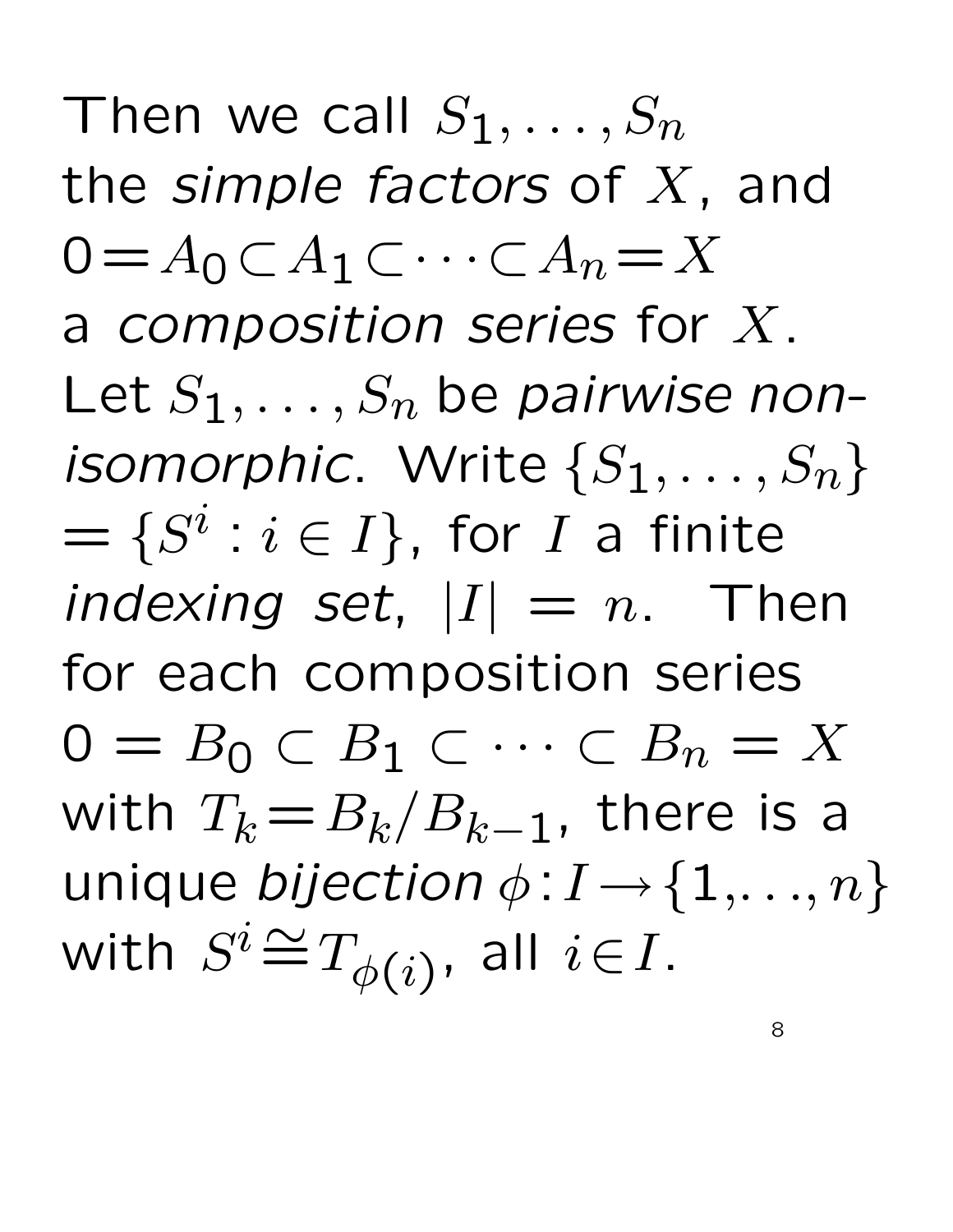Define a *partial order*  $\preceq$  on I by  $i \prec j$  if  $\phi(i) \leq \phi(j)$  for all  $\phi$  from composition series as above.

Call  $J \subset I$  an *s*-set if  $i \in I$ ,  $j \in J$  and  $i \preceq j \Rightarrow i \in J$ . Call  $J \subset I$  an *f-set* if  $i \in I$ ,  $h, j \in J$  and  $h \prec i \prec j \Rightarrow i \in J$ . The *finite poset*  $(I, \preceq)$  encodes all information on *subobjects* S ⊂ X, and their *inclusions*  $S\subset T\subset X$ , when  $X$  has nonisomorphic simple factors.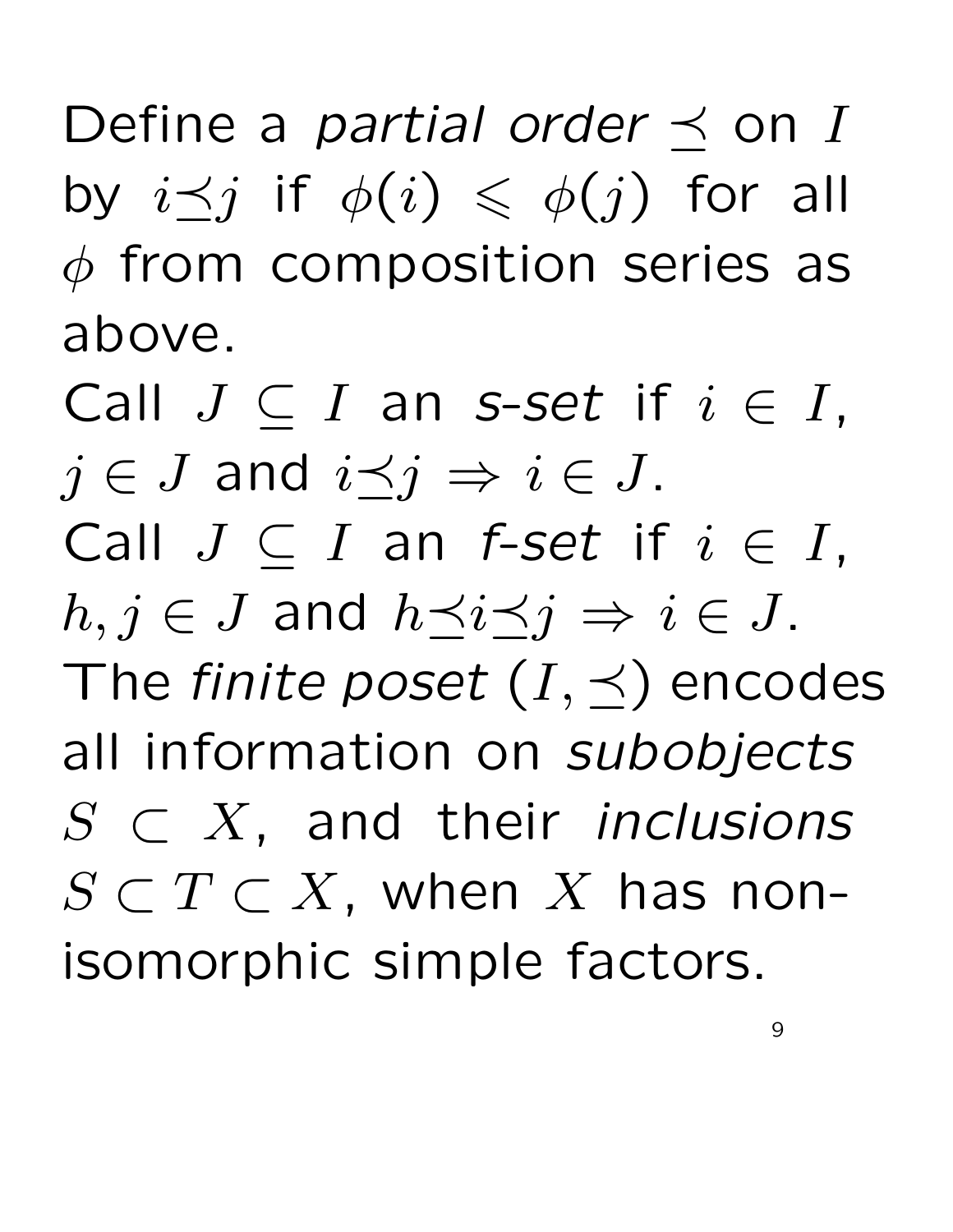### There are unique

*1-1 correspondences*:

- *subobjects* S ⊂ X ↔ *s-sets*  $J \subseteq I$ , where S has simple factors  $S^j,$   $j\in J.$  If  $S,T$   $\leftrightarrow$  $J, K$  then  $S\!\subset\!T\Leftrightarrow J\!\subseteq\!K.$
- *factors*  $F = T/S$  for  $S \subset$  $T \subset X \leftrightarrow$  *f-sets*  $J \subset I$ *, where*  $F$  has simple factors  $S^j$ ,  $j \in J$ .
- *composition series*

 $0 = B_0 \subset B_1 \subset \cdots \subset B_n = X$  $\leftrightarrow$  bijections  $\phi: I \rightarrow \{1, \ldots, n\}$ with  $i \leq j \Rightarrow \phi(i) \leq \phi(j)$ .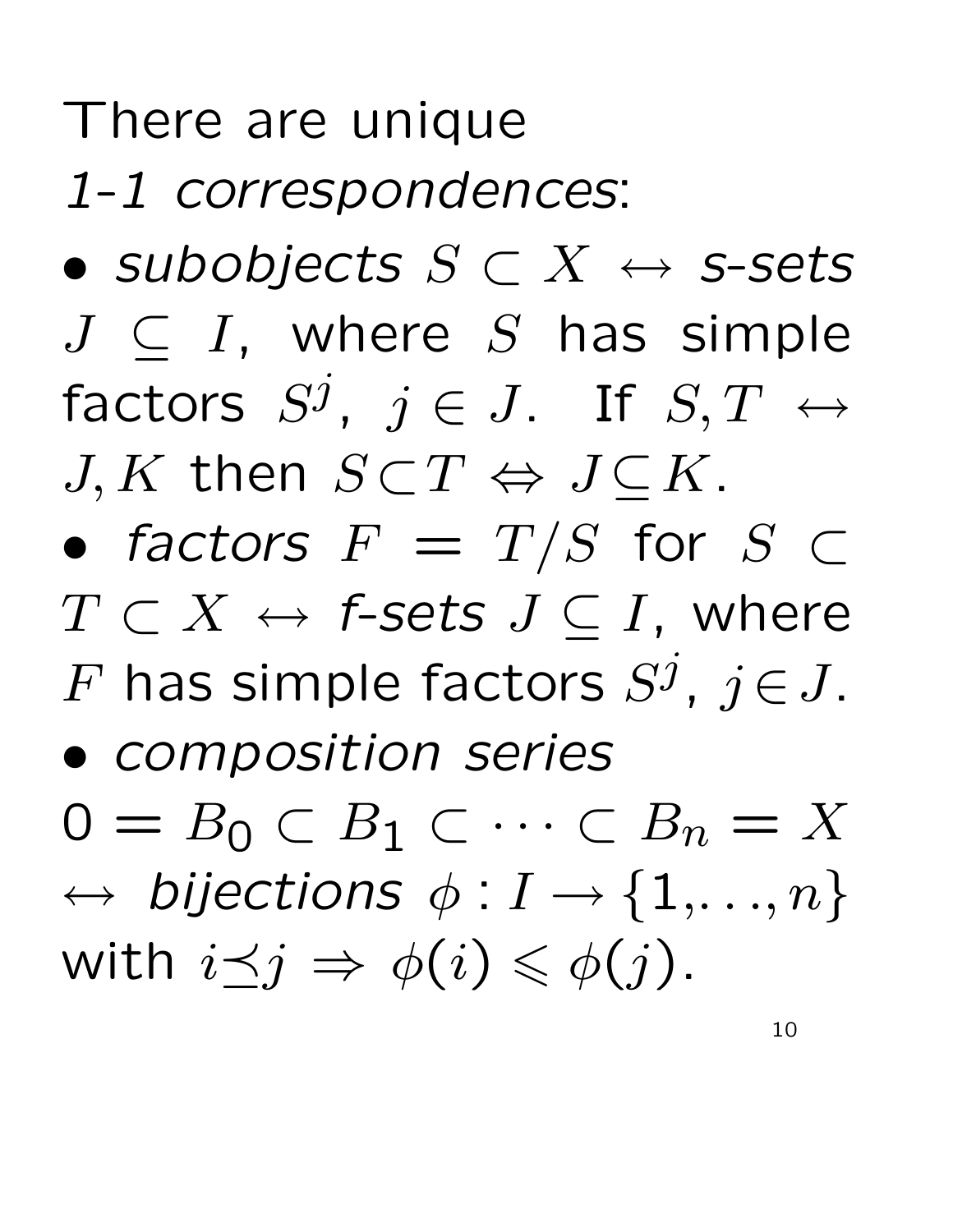**Definition.** Let  $(I, \preceq)$  be a finite poset. Write  $\mathcal{F}_{(I,\preceq)}$  for the set of f-sets of I. Define  $\mathcal{G}_{(I,\preceq)}$  to be the subset of  $(J, K) \in \mathcal{F}_{(I, \prec)} \times \mathcal{F}_{(I, \prec)}$  such that  $J \subseteq K$ , and if  $j \in J$  and  $k \in K$  with  $k \preceq j$ , then  $k \in J$ . Define  $\mathcal{H}_{(I,\preceq)} = \{(K,K \setminus J) : (J,K) \in \mathcal{G}_{(I,\preceq)}\}.$ 

Define an  $(I, \preceq)$ -*configuration*  $(\sigma, \iota, \pi)$  in an abelian category A to be maps  $\sigma : \mathcal{F}_{(I,\preceq)} \to \mathrm{Obj}(\mathcal{A})$ ,  $\iota: \mathcal{G}_{(I,\preceq)} \to \mathsf{Mor}(\mathcal{A})$ , and  $\pi: \mathcal{H}_{(I,\preceq)} \to \mathsf{Mor}(\mathcal{A})$ , where

 $\iota(J, K), \pi(J, K)$  are morphisms  $\sigma(J) \rightarrow \sigma(K)$ .

These should satisfy the conditions:

(A) Let  $(J, K) \in \mathcal{G}_{(I, \prec)}$  and set  $L = K \setminus J$ .

Then the following is exact in  $\mathcal{A}$ :

$$
0 \longrightarrow \sigma(J) \xrightarrow{\iota(J,K)} \sigma(K) \xrightarrow{\pi(K,L)} \sigma(L) \longrightarrow 0.
$$

\n- (B) If 
$$
(J, K) \in \mathcal{G}_{(I, \preceq)}
$$
 and  $(K, L) \in \mathcal{G}_{(I, \preceq)}$  then  $\iota(J, L) = \iota(K, L) \circ \iota(J, K)$ .
\n- (C) If  $(J, K) \in \mathcal{H}_{(I, \preceq)}$  and  $(K, L) \in \mathcal{H}_{(I, \preceq)}$  then  $\pi(J, L) = \pi(K, L) \circ \pi(J, K)$ .
\n- (D) If  $(J, K) \in \mathcal{G}_{(I, \preceq)}$  and  $(K, L) \in \mathcal{H}_{(I, \preceq)}$  then  $\pi(K, L) \circ \iota(J, K) = \iota(J \cap L, L) \circ \pi(J, J \cap L)$ .
\n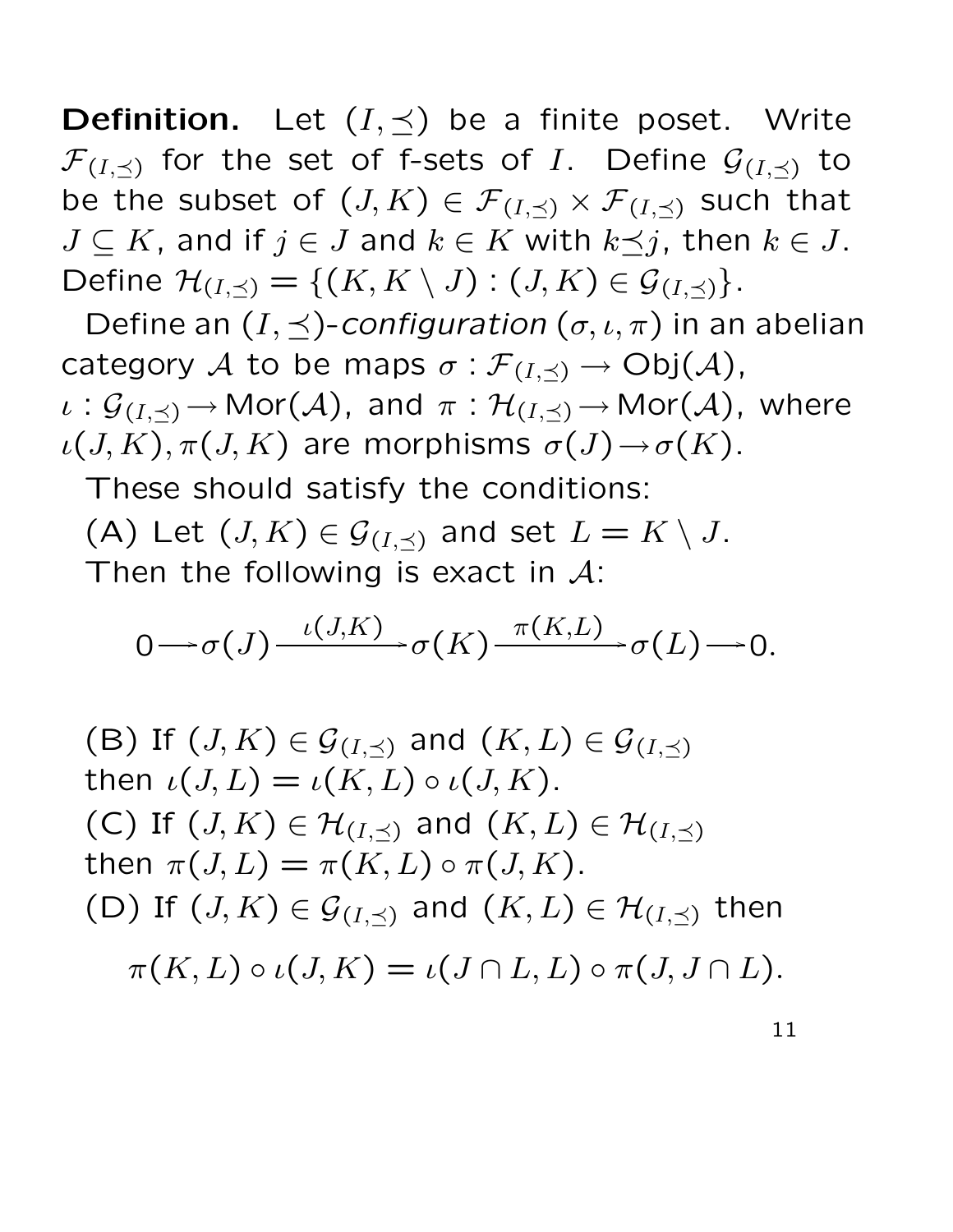This encodes the properties of the set of subobjects  $S \subset X$  when  $X$ has nonisomorphic simple factors. **Theorem 1.** *Let* A *have finite length,* X ∈ A *have nonisomorphic simple factors*  $\{S^i : i \in I\}$ , and  $\preceq$ *be as before. Then there exists an*  $(I, \prec)$ -configuration  $(\sigma, \iota, \pi)$  with  $\sigma(I) = X$ , unique up to isomor*phism, such that if a subobject* S ⊂ X has simple factors  $\{S^j : j \in J\}$ , *then* S is represented by  $\iota(J, I)$  :  $\sigma(J) \to X$ .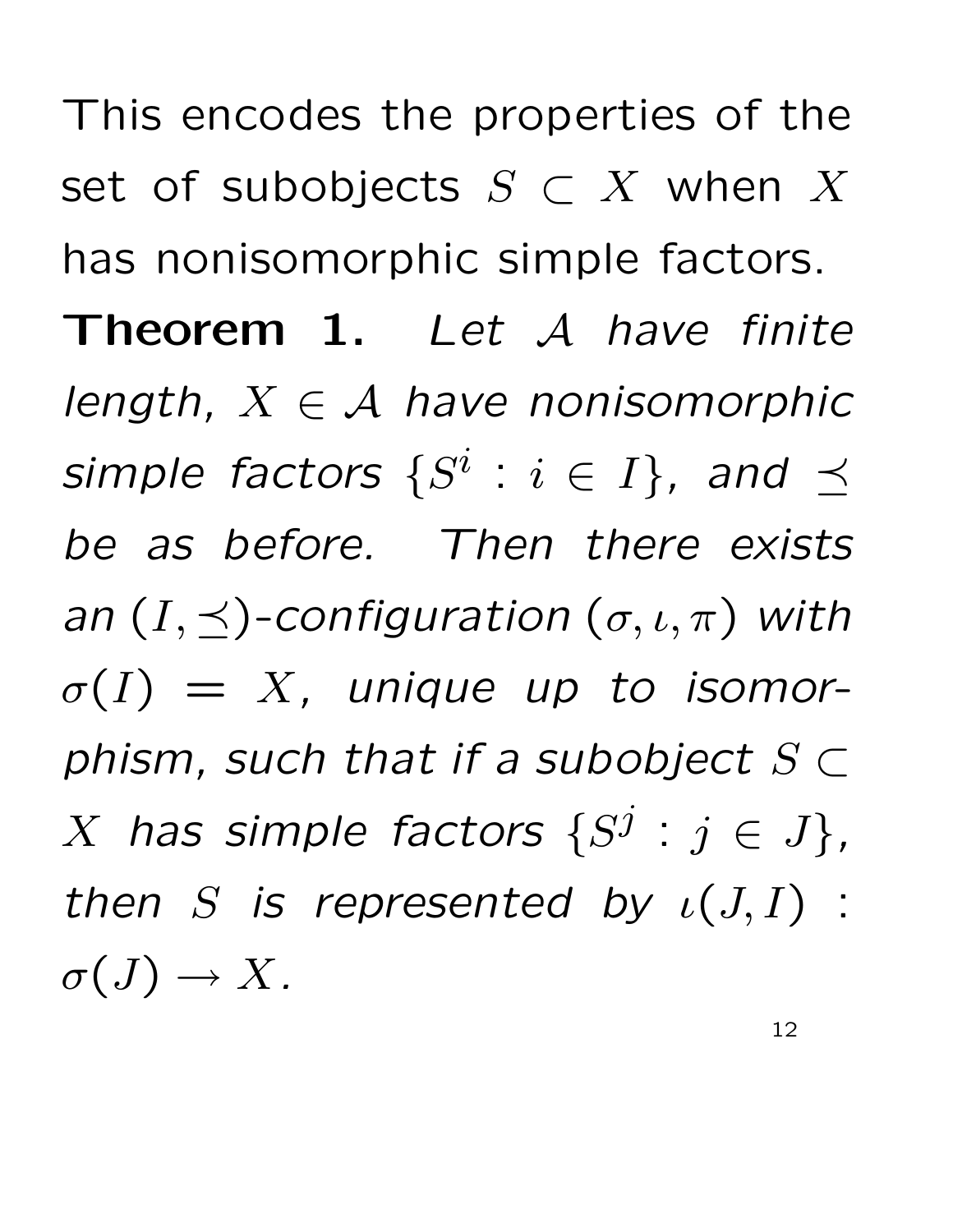I derived the idea of configuration for A of *finite length* and X with *nonisomorphic simple factors*. But it is useful much more generally, as a tool for describing how objects decompose into subobjects.

For example, a *short exact sequence*  $0 \to X \to Y \to Z \to 0$  is the same as a  $({1, 2}, \leqslant)$ -configuration  $(\sigma, \iota, \pi)$ with  $\sigma({1}) = X$ ,  $\sigma({1, 2}) = Y$ and  $\sigma({2}) = Z$ . Essentially this says that  $Y$  has a subobject  $X$ .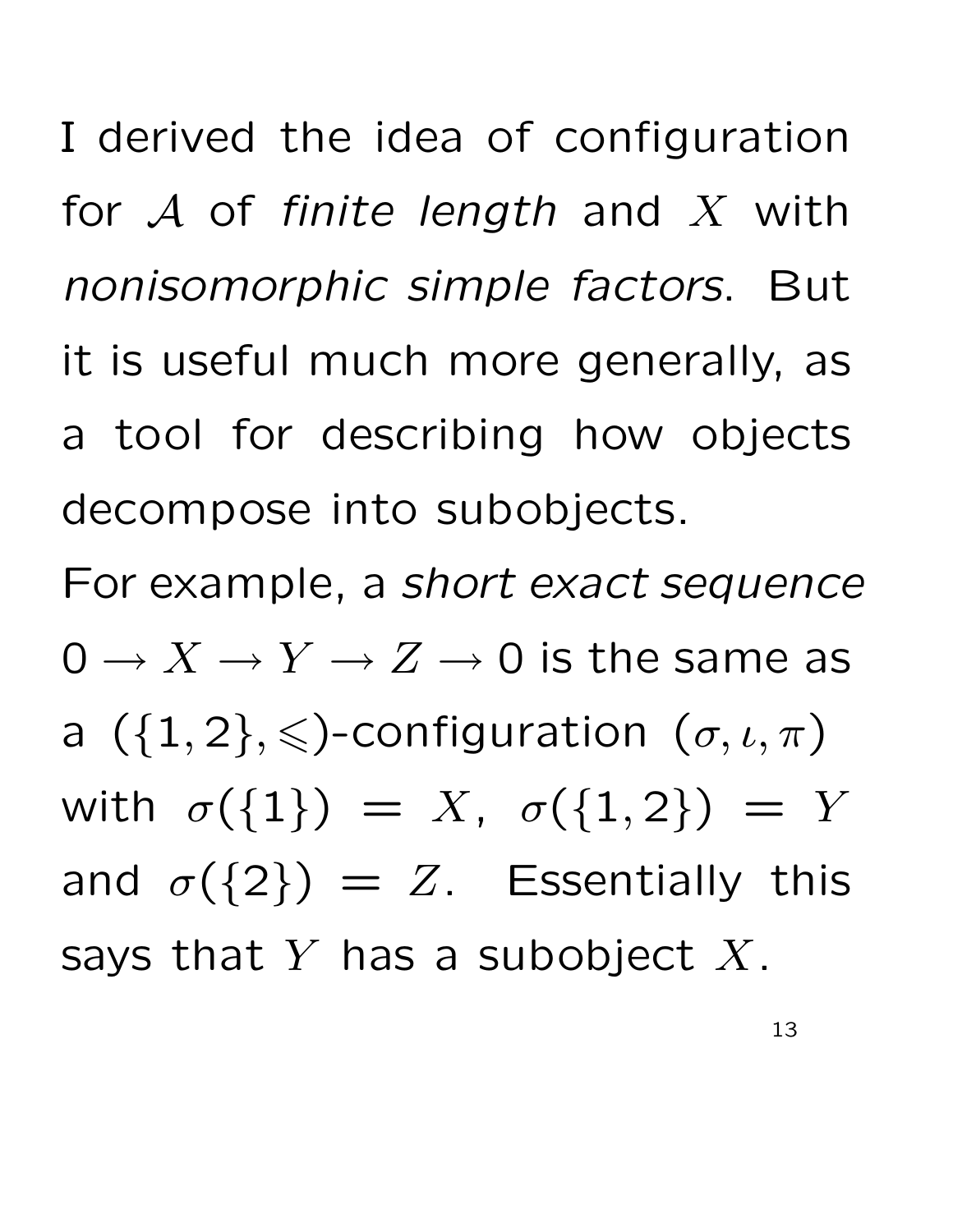### **Quotient configurations**

Let  $(I, \preceq)$ ,  $(K, \trianglelefteq)$  be finite posets, and  $\phi$ :  $I$   $\rightarrow$   $K$  surjective with  $i$   $\preceq$   $j$  implies  $\phi(i)$   $\trianglelefteq$   $\phi(j)$ . Let  $(\sigma, \iota, \pi)$  be an  $(I, \preceq)$ -configuration. Define a  $(K, \leq)$ -configuration  $(\tilde{\sigma}, \tilde{\iota}, \tilde{\pi})$  to be  $(\sigma \circ \phi^*, \iota \circ \phi^*, \pi \circ \phi^*)$ , where  $\phi^* : \mathcal{F}_{(K, \triangle)},$  ${\mathcal G}_{(K, \triangleleft)}, {\mathcal H}_{(K, \triangleleft)} \to {\mathcal F}_{(I, \preceq)}, {\mathcal G}_{(I, \preceq)}, {\mathcal H}_{(I, \preceq)}$  pulls back subsets of  $K$  to subsets of  $I$ . We call  $(\tilde{\sigma}, \tilde{\iota}, \tilde{\pi})$  the *quotient*  $(K, \triangle)$ -con*figuration* of  $(\sigma, \iota, \pi)$ . We call  $(\sigma, \iota, \pi)$  a *refinement* of  $(\tilde{\sigma}, \tilde{\iota}, \tilde{\pi})$ . If  $I = K$  and  $\phi = id_I$ we call  $(\sigma, \iota, \pi)$  an *improvement* of  $(\tilde{\sigma}, \tilde{\iota}, \tilde{\pi})$ . Improvements split short exact sequences. We call  $(\tilde{\sigma}, \tilde{\iota}, \tilde{\pi})$  *best* if it admits no strict improvements.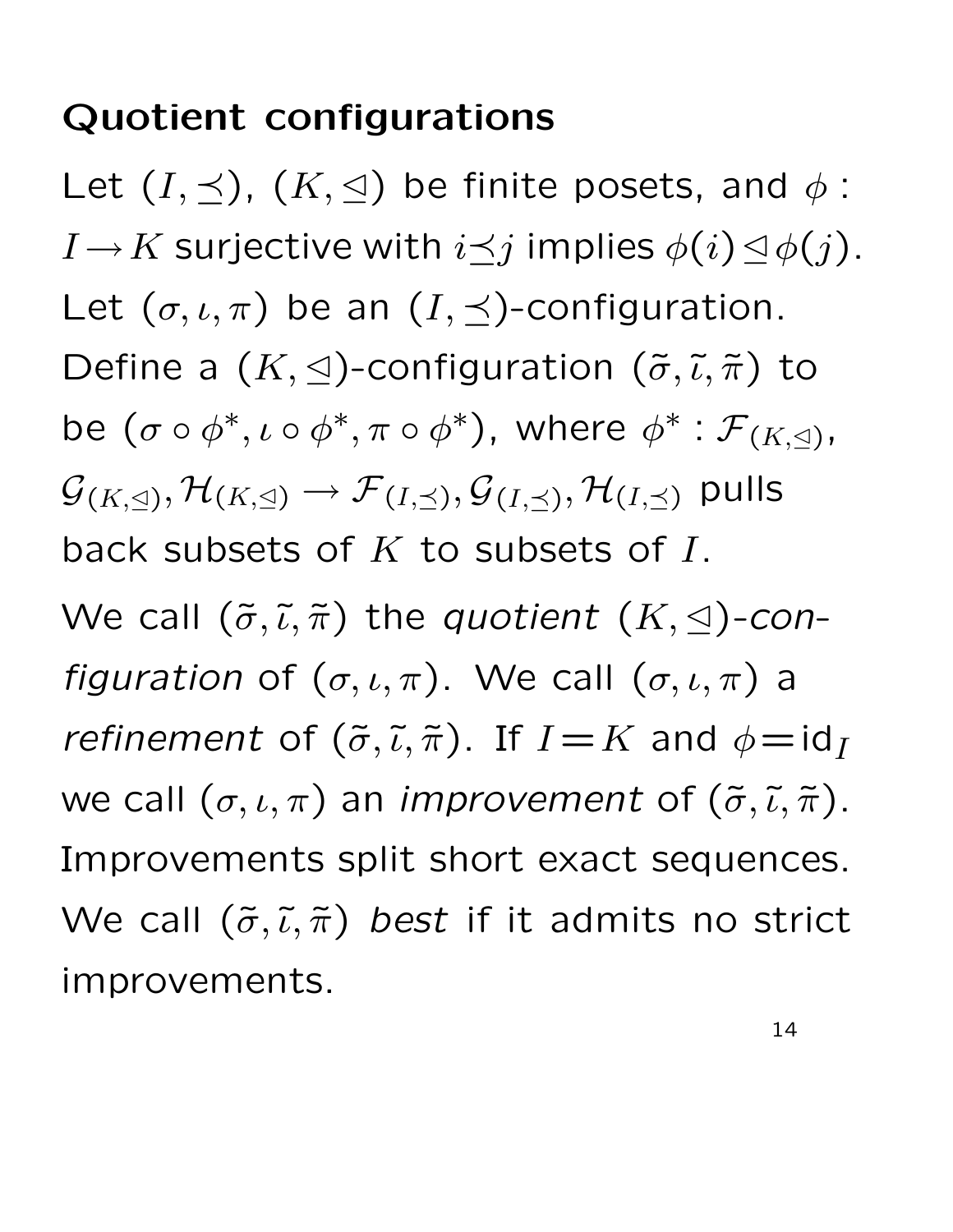### **Slope stability**

Let  $K(\mathcal{A})$  be the Grothendieck group of A. A *slope function* on A is a homomorphism  $Z: K(\mathcal{A}) \to \mathbb{C}$  with  $Z([X]) \in \{r\mathrm{e}^{i\pi\theta} \, : \, r \, > \, 0, \,\, \theta \, \in \, (0,1]\}$ for all  $0 \ncong X \in \mathcal{A}$ .

Define the *phase*  $\theta([X]) \in (0,1]$  by  $Z([X])=re^{i\pi\theta([X])}$ . Define X to be (i)  $\theta$ -*stable* if  $\theta([S]) < \theta([X])$  for all  $S \subset X$  with  $S \neq 0, X$ .

(ii)  $\theta$ -semistable if  $\theta([S]) \leq \theta([X])$ for all  $0 \neq S \subset X$ .

(iii) θ-*unstable* otherwise.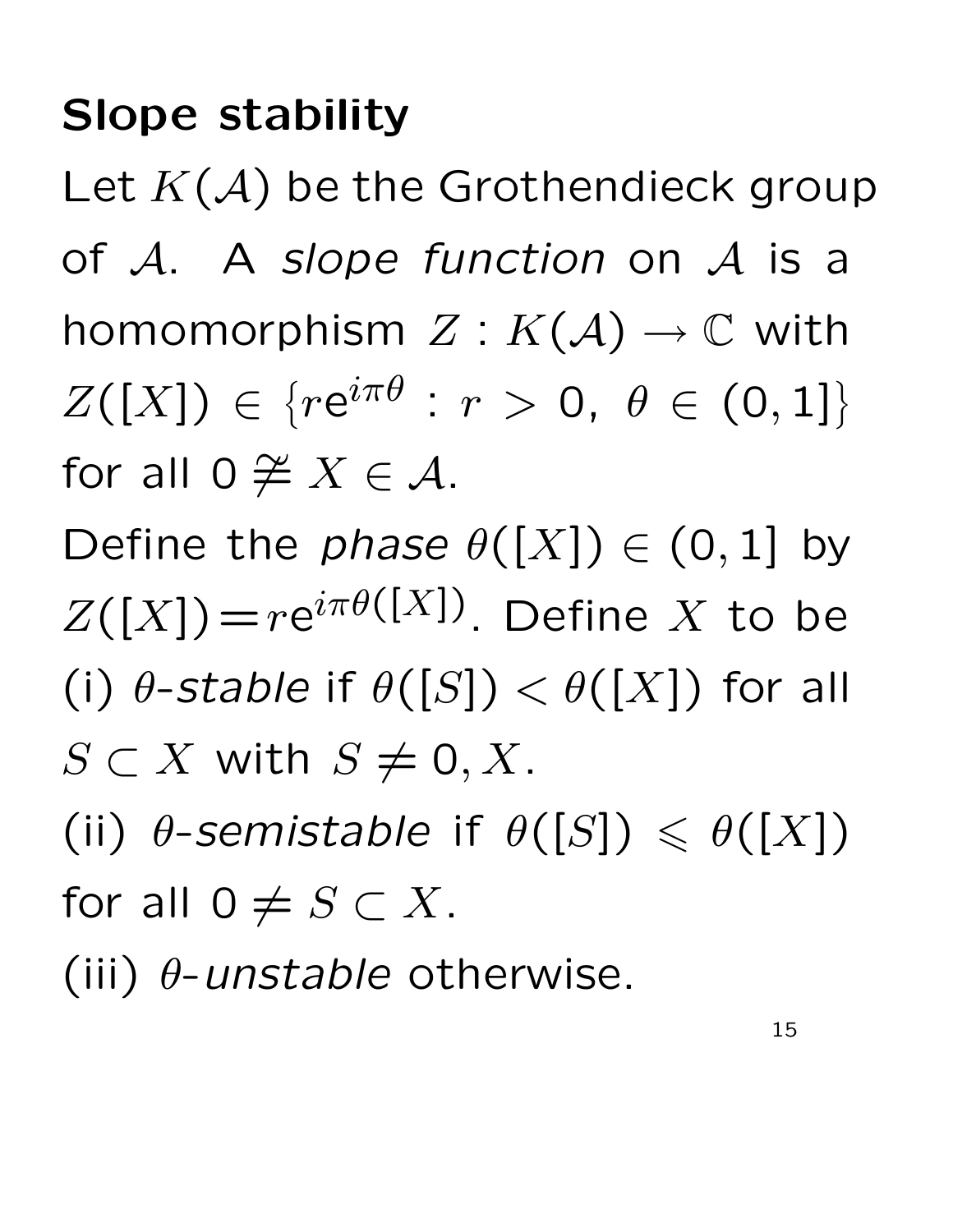#### **A research programme**

Let  $K$  be an algebraically closed field of characteristic zero. Let  $A$  be some interesting abelian category over  $K$ . Let  $(I, \preceq)$  be a finite poset and  $\kappa : I \to K(\mathcal{A})$ a map. Define a *moduli space*  $\mathcal{M}_{all}(I, \preceq, \kappa)$  to be the set of isomorphism classes of  $(I, \preceq)$ -configurations  $(\sigma, \iota, \pi)$ with  $[\sigma({i})] = \kappa(i)$  in  $K(\mathcal{A})$  for all  $i \in I$ . Let Z be a slope function with phase  $\theta$ . Define *subspaces*  $M_{st}$ ,  $M_{ss}(I, \leq, \kappa, \theta)$  of  $[(\sigma, \iota, \pi)]$  in  $\mathcal{M}_{all}(I, \preceq, \kappa)$  with  $\sigma({i})$  $\theta$ -(semi)stable for all  $i \in I$ , and  $\mathcal{M}^{\mathsf{b}}_{\mathsf{all}}$ ,  $\mathcal{M}_\mathsf{st}^\mathsf{b}, \mathcal{M}_\mathsf{SS}^\mathsf{b}(\ldots)$  with  $(\sigma,\iota,\pi)$  best.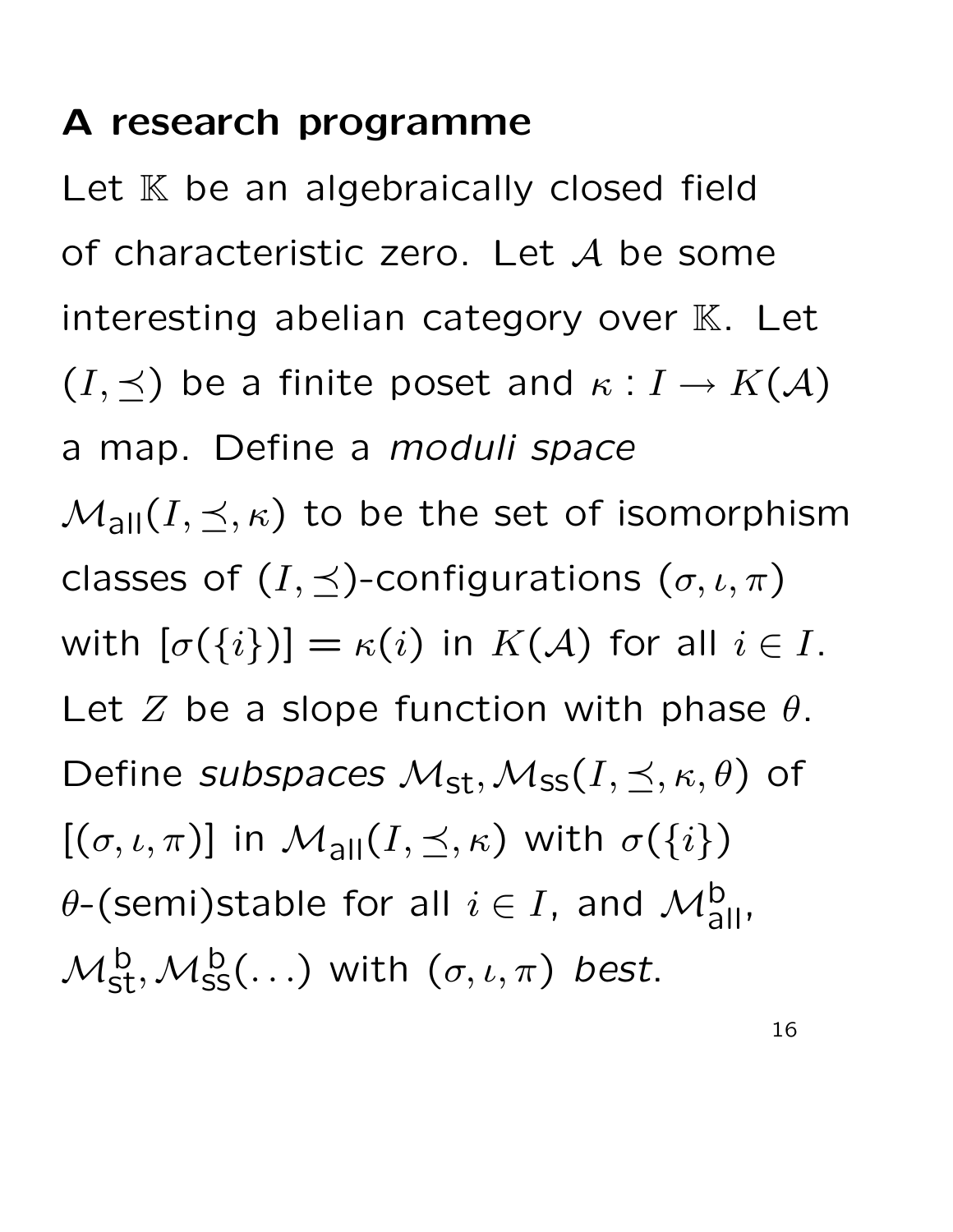We call  $(I, \prec, \kappa)$  *A-data*. For the examples I am interested in,  $\mathcal{M}_{\text{all}}(I, \preceq, \kappa)$  is an *Artin stack*, and  $\mathcal{M}_{st},\mathcal{M}_{ss},\mathcal{M}_{all}^b,\mathcal{M}_{st}^b,\mathcal{M}_{ss}^b(\ldots)$ are *constructible subsets* (finite unions of substacks of finite type over  $K$ ), with well-defined *Euler characteristics*. Quotient configurations induce *morphisms*  $\mathcal{M}_{\text{all}}(I, \preceq, \kappa) \to \mathcal{M}_{\text{all}}(K, \trianglelefteq, \mu).$ Define  $I_{st}, I_{ss}, I_{st}^b, I_{ss}^b(I, \preceq, \kappa, \theta)$ to be the *Euler characteristics* of  $\mathcal{M}_{\mathsf{st}},\mathcal{M}_{\mathsf{ss}},\mathcal{M}_{\mathsf{st}}^{\mathsf{b}},\mathcal{M}_{\mathsf{ss}}^{\mathsf{b}}(I,\preceq,\kappa,\theta).$ 17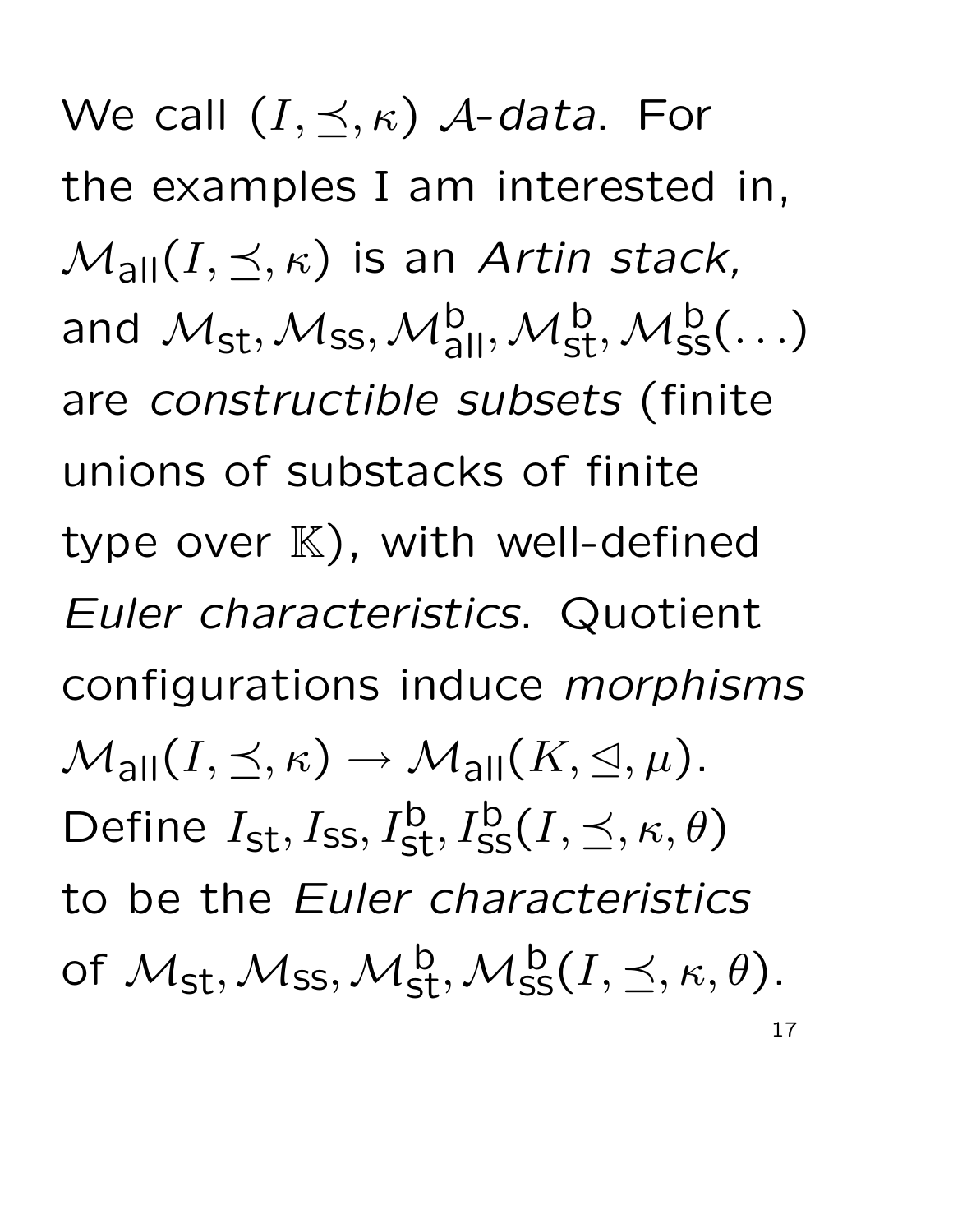#### **Universal identities between the invariants**

Let  $\leq, \leq$  be partial orders on I. We say that  $\leq$ *dominates*  $\preceq$  if  $i \preceq j$  implies  $i \preceq j$ . Here is how to transform between *best* and *non-best* invariants.

**Theorem 2.** *Let* A *satisfy some assumptions, and* Z *be a permissible slope function on* A *with phase*  $\theta$ *. Then for all A-data*  $(I, \trianglelefteq, \kappa)$  *we have* 

 $\sum$  $p.o.s \prec on I$ :  $\le$  *dominates*  $\preceq$  $I_{\mathsf{st}}^{\mathsf{b}}(I, \preceq, \kappa, \theta) = I_{\mathsf{st}}(I, \trianglelefteq, \kappa, \theta),$  $\sum I_{\text{SS}}^{\text{b}}(I, \leq, \kappa, \theta) = I_{\text{SS}}(I, \leq, \kappa, \theta),$  $p.o.s \prec on I$ :  $\le$  *dominates*  $\preceq$  $\sum n(I, \leq, \leq)I_{st}(I, \leq, \kappa, \theta) = I_{st}^{b}(I, \leq, \kappa, \theta),$  $p.o.s \prec on I$ :  $\trianglelefteq$  dominates  $\preceq$  $\sum n(I, \leq, \leq)I_{\text{SS}}(I, \leq, \kappa, \theta) = I_{\text{SS}}^{\text{b}}(I, \leq, \kappa, \theta).$  $p.o.s \preceq on I$ :  $\le$  *dominates*  $\preceq$ 

Here  $n(I, \preceq, \trianglelefteq)$  are explicitly defined constants. The proof of these uses  $\chi(\mathbb{K}^l)=1.$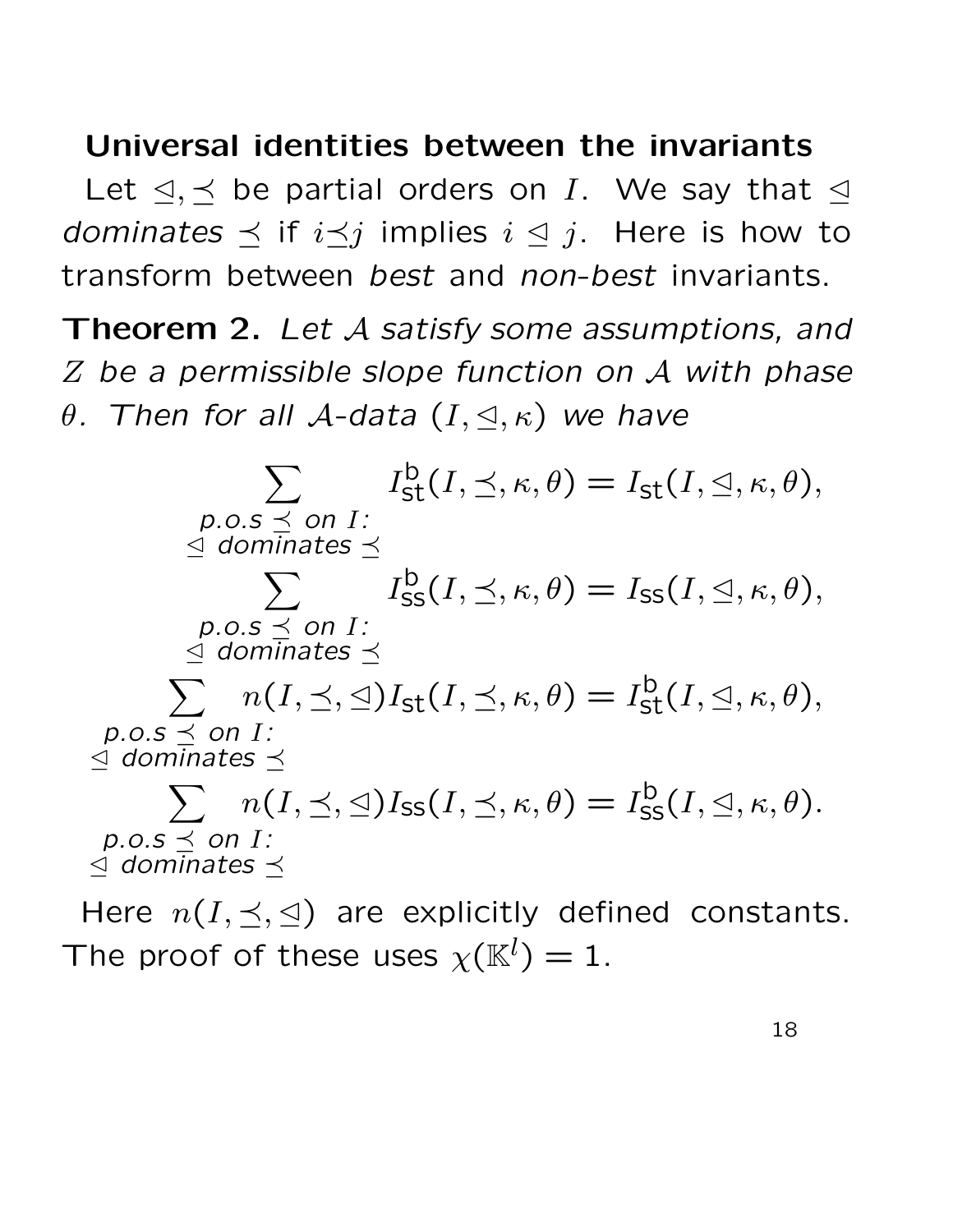**Theorem 3.** *Let* A *satisfy some assumptions, and* Z *be a permissible slope function on* A *with phase*  $\theta$ . Then for all  $\mathcal{A}\text{-data }$   $(K,\triangleleft,\mu)$  we have

$$
\sum_{\substack{iso. \\ \text{close}}} \frac{1}{|I|!} \cdot \sum_{\substack{\preceq, \kappa, \phi: \\ \phi: I \to K \text{ is surjective,} \\ \phi: I \to K \text{ is surjective,} \\ \text{sets } I}} I_{\text{st}}^{b}(I, \preceq, \kappa, \theta) =
$$
\n
$$
\sum_{\substack{c \text{classes} \\ \text{sets } I}} I_{\text{sp}}^{b}(I, \preceq, \kappa, \theta) =
$$
\n
$$
\sum_{\substack{\kappa(\phi^{-1}(k)) = \mu(k) \\ \phi \circ \mu \circ \phi \equiv \theta \circ \kappa : I \to (0, 1] \\ \text{classes}} I} \cdot \sum_{\substack{c \text{classes} \\ \text{classes } \\ \text{of finite} \\ \text{sets } I}} I_{\text{sp}}^{b}(I, \preceq, \kappa, \theta) =
$$
\n
$$
\sum_{\substack{c \text{classes} \\ \text{classes} \\ \text{of finite} \\ \text{sets } I}} \frac{1}{|I|!} \cdot \sum_{\substack{\preceq, \kappa, \phi: \\ \phi: \\ \text{if } \kappa(\phi^{-1}(k)) = \mu(k) \\ \text{if } \kappa(\phi^{-1}(k)) = \mu(k) \\ \text{if } \kappa(\phi^{-1}(k)) = \mu(k) \\ \text{if } \kappa(\phi^{-1}(k)) = \mu(k) \\ \text{if } \kappa(\phi^{-1}(k)) = \mu(k) \\ \text{if } \kappa(\phi^{-1}(k)) = \sum_{\substack{\kappa, \\ \text{if } \kappa(\phi: \\ \text{if } \kappa(\phi: \\ \text{if } \kappa(\phi: \\ \text{if } \kappa(\phi: \\ \text{if } \kappa(\phi: \\ \text{if } \kappa(\phi: \\ \text{if } \kappa(\phi: \\ \text{if } \kappa(\phi: \\ \text{if } \kappa(\phi: \\ \text{if } \kappa(\phi: \\ \text{if } \kappa(\phi: \\ \text{if } \kappa(\phi: \\ \text{if } \kappa(\phi: \\ \text{if } \kappa(\phi: \\ \text{if } \kappa(\phi: \\ \text{if } \kappa(\phi: \\ \text{if } \kappa(\phi: \\ \text{if } \kappa(\phi: \\ \text{if } \kappa(\phi: \\ \text{if } \kappa(\phi: \\ \text{if } \kappa(\phi: \\
$$

Here  $N(I, \preceq, K, \phi)$  are explicitly defined constants. Theorems 2 and 3 mean that each of the four families  $I_{\mathsf{st}}, I_{\mathsf{ss}}, I_{\mathsf{st}}^{\mathsf{b}}, I_{\mathsf{ss}}^{\mathsf{b}}(\ldots)$  determines the other three.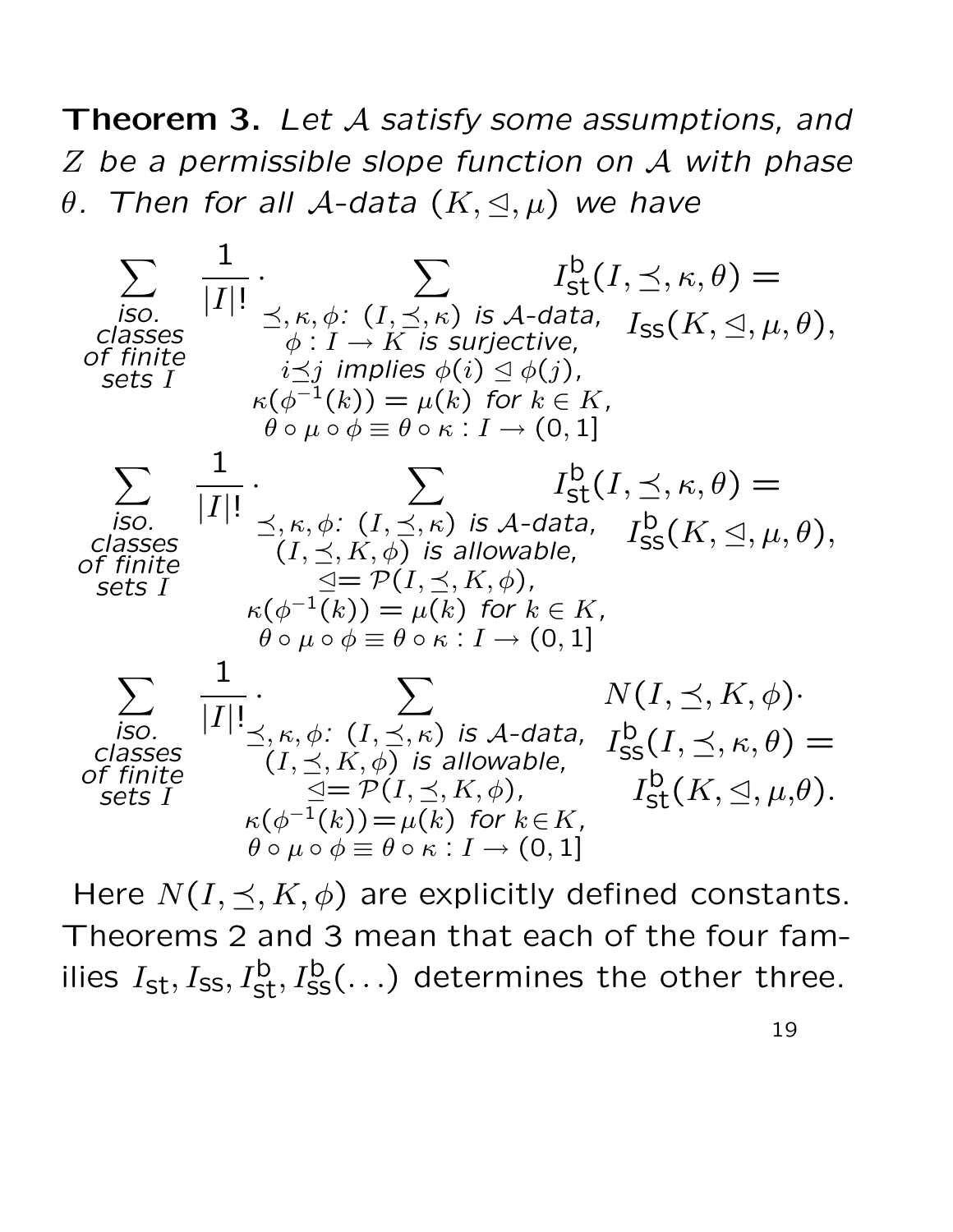Here are the *transformation laws* between the invariants for two different slope functions.

**Theorem 4.** *Let* A *satisfy some assumptions, and* Z, Z˜ *be permissible slope functions on* A *with*  $phases$   $\theta$ , $\tilde{\theta}$ . Then for all A-data  $(K, \triangleleft, \mu)$  we have

 $\sum$ *iso. classes of finite sets* I 1  $|I|!$  $\cdot$   $\sum$  $\preceq, \kappa, \phi$ :  $(I, \preceq, \kappa)$  *is A-data*,  $(I, \preceq, K, \phi)$  *is allowable,*  $\trianglelefteq = \mathcal{P}(I, \preceq, K, \phi)$ ,  $\kappa(\phi^{-1}(k)) = \mu(k)$  for  $k \in K$  $T^{\mathsf{b}}_{\mathsf{st}}(I, \preceq, \kappa, K, \phi, \theta, \tilde{\theta}) \cdot$  $I^{\mathsf{b}}_{\mathsf{st}}(I, \preceq, \kappa, \theta) =$  $I^{\mathsf{b}}_{\mathsf{st}}(K,\trianglelefteq,\mu,\tilde{\theta}),$  $\sum$ *iso. classes of finite sets* I 1  $|I|!$  $\cdot$   $\sum$  $\preceq, \kappa, \phi \colon (I, \preceq, \kappa)$  *is A-data*,  $(I, \preceq, K, \phi)$  *is allowable,*  $\trianglelefteq = \mathcal{P}(I, \preceq, K, \phi)$ ,  $\kappa(\phi^{-1}(k)) = \mu(k)$  for  $k \in K$  $T^{\mathsf{b}}_{\mathsf{SS}}(I, \preceq, \kappa, K, \phi, \theta, \tilde{\theta}) \cdot$  $I^{\mathsf{b}}_{\mathsf{SS}}(I, \preceq, \kappa, \theta) =$  $I^{\mathsf{b}}_{\mathsf{SS}}(K,\trianglelefteq,\mu,\tilde{\theta}).$ 

*There are only finitely many terms in each sum* with  $T_{st}^b, T_{ss}^b(...)$  and  $I_{st}^b, I_{ss}^b(...)$  both nonzero. Here  $T_{\text{st}}^{\text{b}}, T_{\text{ss}}^{\text{b}}(\ldots)$  are explicitly defined constants.

So, if we know the invariants for one slope function  $Z$ , we can compute them for all slope functions  $\tilde{Z}$ .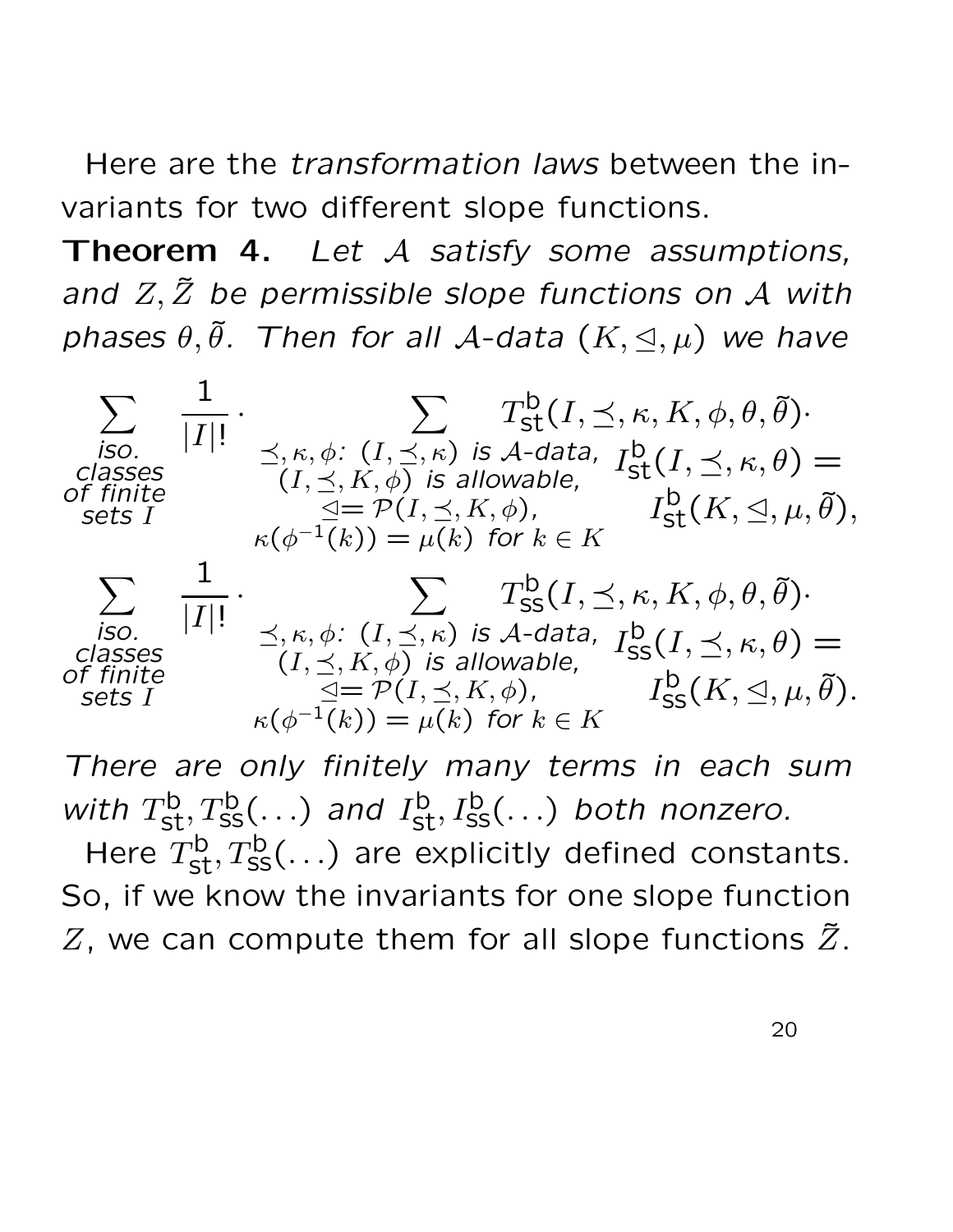## **Conclusions**

Moduli spaces of configurations are the right tools to use to understand how moduli spaces of  $\theta$ -(semi)stable sheaves, etc., change as we vary the stability condition  $Z, \theta$ .

For instance, we can compute how the Euler characteristics of moduli spaces of  $\theta$ -(semi)stable sheaves change using Theorem 4.